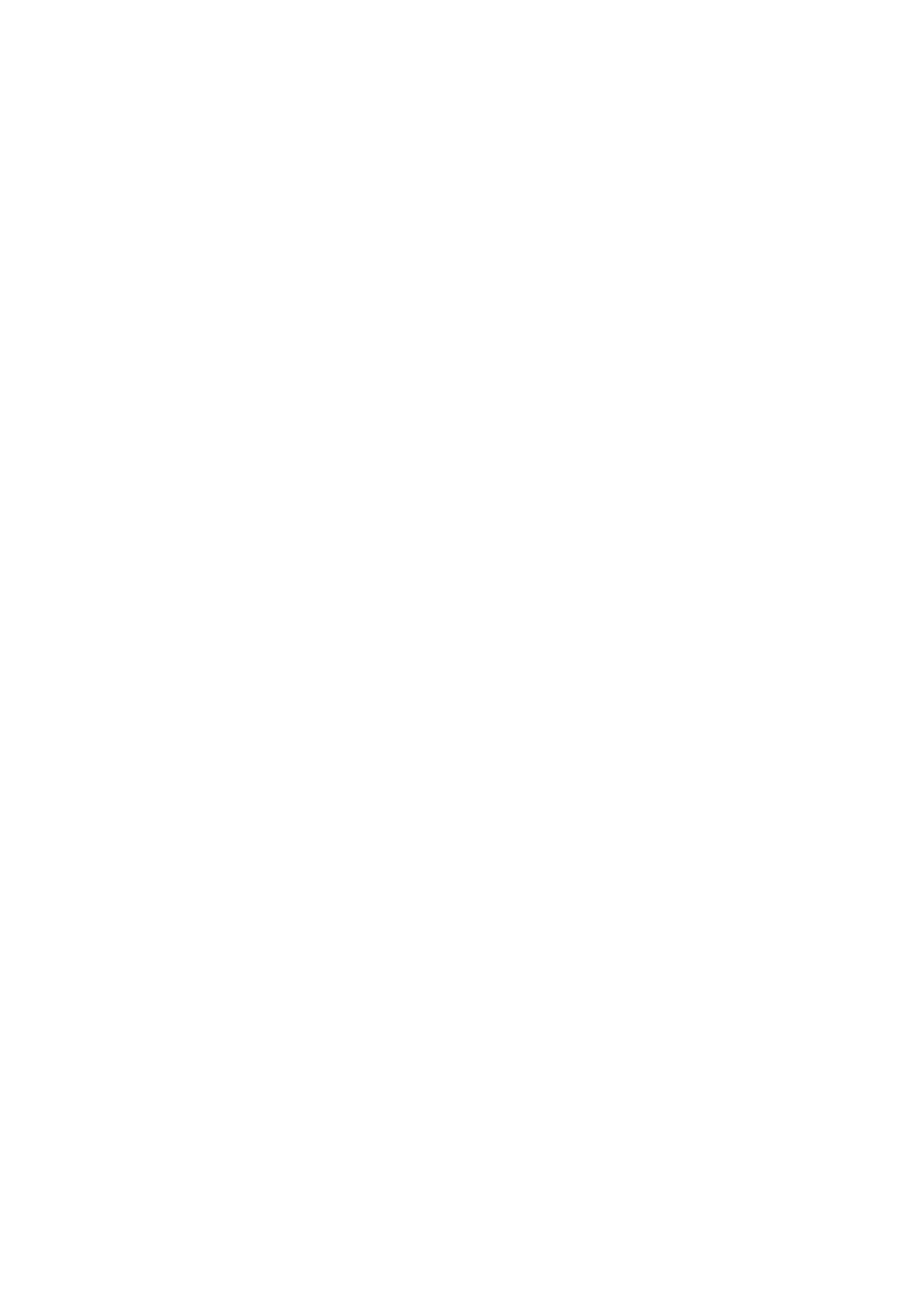#### **BISHOP'S COUNCIL AND STANDING COMMITTEE OF DIOCESAN SYNOD, FINANCE COMMITTEE AND MISSION & PASTORAL COMMITTEE**

| The Diocesan and Suffragan Bishops   |                                         | The Rt Revd Dr Martin Warner   |
|--------------------------------------|-----------------------------------------|--------------------------------|
|                                      |                                         | The Rt Revd Mark Sowerby       |
|                                      |                                         | The Rt Revd Richard Jackson    |
| The Dean of Chichester               |                                         | The Very Revd Stephen Waine    |
| The Archdeacons                      |                                         | The Ven Martin Lloyd Williams  |
|                                      |                                         | The Ven Luke Irvine-Capel      |
|                                      |                                         | The Ven Dr Edward Dowler       |
|                                      |                                         | The Ven Fiona Windsor          |
|                                      | The Chair of the Finance Committee      | Mr Philip Bowden               |
|                                      | The Vice-Chair of the Finance Committee | Mrs Lesley Lynn                |
|                                      | The Chair of the House of Clergy        | <b>Revd Canon Mark Gilbert</b> |
| The Chair of the House of Laity      |                                         | Mr John Booth                  |
| The Dean of Women's Ministry         |                                         | Revd Canon Ann Waizeneker      |
| The Dean of Self-Supporting Ministry |                                         | Revd Canon Julia Peaty         |
| Elected clergy:                      | <b>Brighton and Lewes</b>               | Revd James Hollingsworth       |
|                                      | Chichester                              | <b>Revd David Twinley</b>      |
|                                      | Hastings                                | Revd Philip Coekin             |
|                                      | Horsham                                 | <b>Revd Martin King</b>        |
| Elected laity:                       | <b>Brighton and Lewes</b>               | 1. Mr Martin Cruttenden        |
|                                      |                                         | 2. Mrs Milly Murphy            |
|                                      | Chichester                              | 1. Mr Bradley Smith            |
|                                      |                                         | 2. Mrs Janine Hobbs            |
|                                      | Hastings                                | 1. Mr Jacob Vince              |
|                                      |                                         | 2. Miss Alison Marchant        |
|                                      | Horsham                                 | 1. Mrs Valerie Burgess         |

Co-opted by the Bishop 1. Mrs Sara Stonor

2. Mrs Lesley Webster

2. 3.

#### **Officers:**

Chair (Bishop's Council and Mission & Pastoral Committee) The Rt Revd Dr Martin Warner Chair (Finance Committee) Mr Philip Bowden Secretary **Miss Gabrielle Higgins**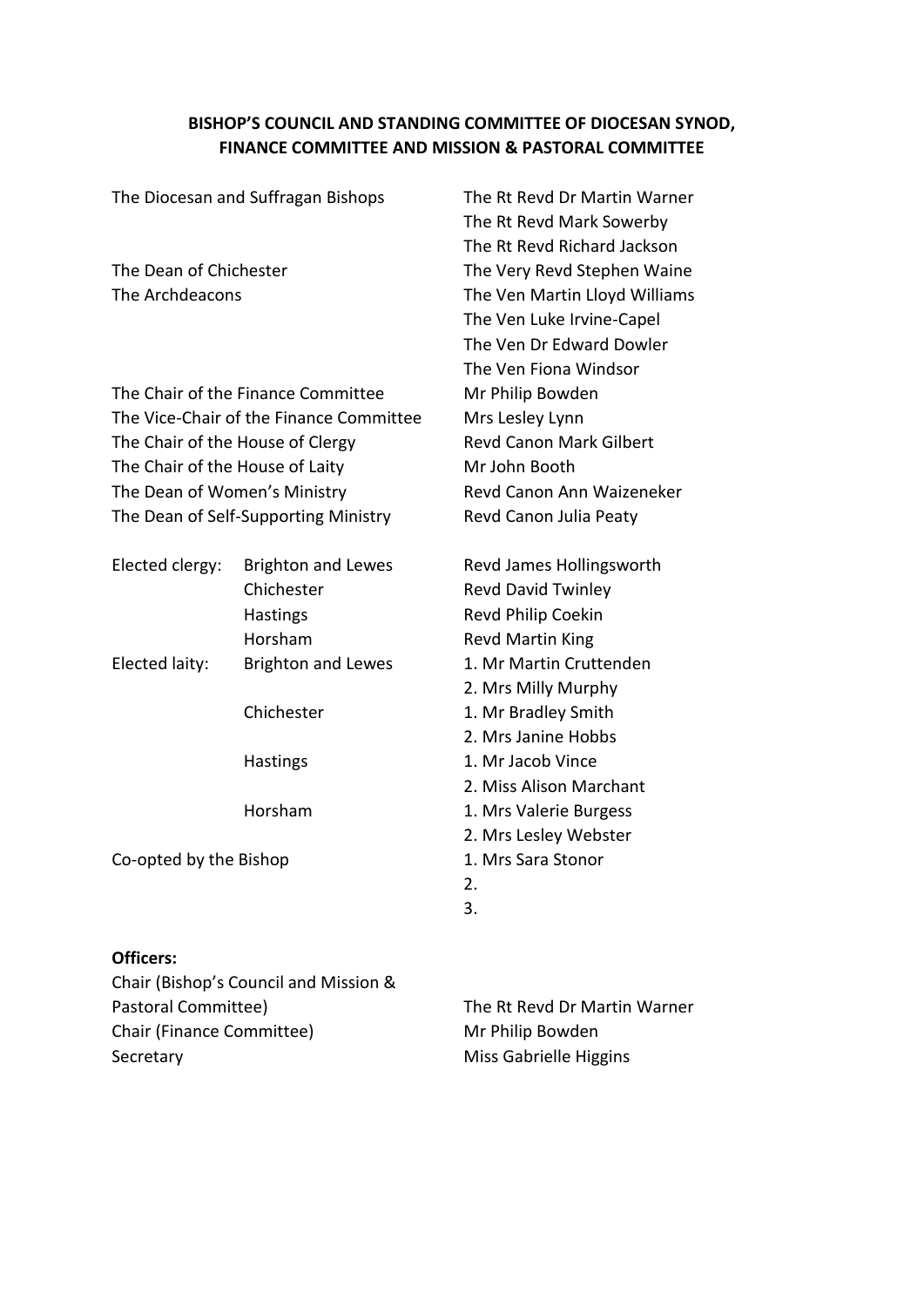#### **COUNCIL FOR APOSTOLIC LIFE**

| Chair                   | The Rt Revd Dr Martin Warner  |
|-------------------------|-------------------------------|
| Vice Chair              | The Ven Martin Lloyd Williams |
| Elected clergy          | 1. Revd Jane Willis           |
|                         | 2. Revd Michael Bailey        |
| Elected laity           | 1. Mr David Gordon-Watkins    |
|                         | 2. Mr Bradley Smith           |
| Diocesan Bishop nominee | The Ven Edward Dowler         |
| Co-opted                | 1.                            |
|                         | 2.                            |
|                         | 3.                            |

#### **COUNCIL FOR PROMOTION OF THE COMMON GOOD**

| Chair                                    |                                    | The Rt Revd Richard Jackson                 |
|------------------------------------------|------------------------------------|---------------------------------------------|
| Elected:                                 | <b>Brighton and Lewes</b>          | 1. Revd Martin Poole                        |
|                                          |                                    | 2. Mr Martin Auton Lloyd                    |
|                                          | Chichester                         | 1. Revd Martha Weatherill                   |
|                                          |                                    | 2. Ms Ruth Taunt                            |
|                                          | Hastings                           | 1. The Ven Dr Edward Dowler                 |
|                                          |                                    | 2. Revd Martin Harper                       |
|                                          | Horsham                            | 1. Revd Kevin O'Brien                       |
|                                          |                                    | 2.                                          |
|                                          | Nominated at the invitation of the | 1. Ms Catherine Martindale (Roman Catholic) |
| Bishop's Council                         |                                    | 2. Mr Andy Lowe (Methodist)                 |
|                                          |                                    | 3. Revd Kenneth Lynch (URC)                 |
|                                          |                                    | 4. Vacancy (Baptist)                        |
| Co-opted from Council for Apostolic Life |                                    | 1.                                          |
|                                          |                                    | 2.                                          |
| Co-opted                                 |                                    | 1. Mr William Bullin                        |
|                                          |                                    | 2. Revd Dr Godfrey Kesari                   |
| Nominated by the Council                 |                                    | 1. Ms Diane Watts                           |
|                                          |                                    | 2.                                          |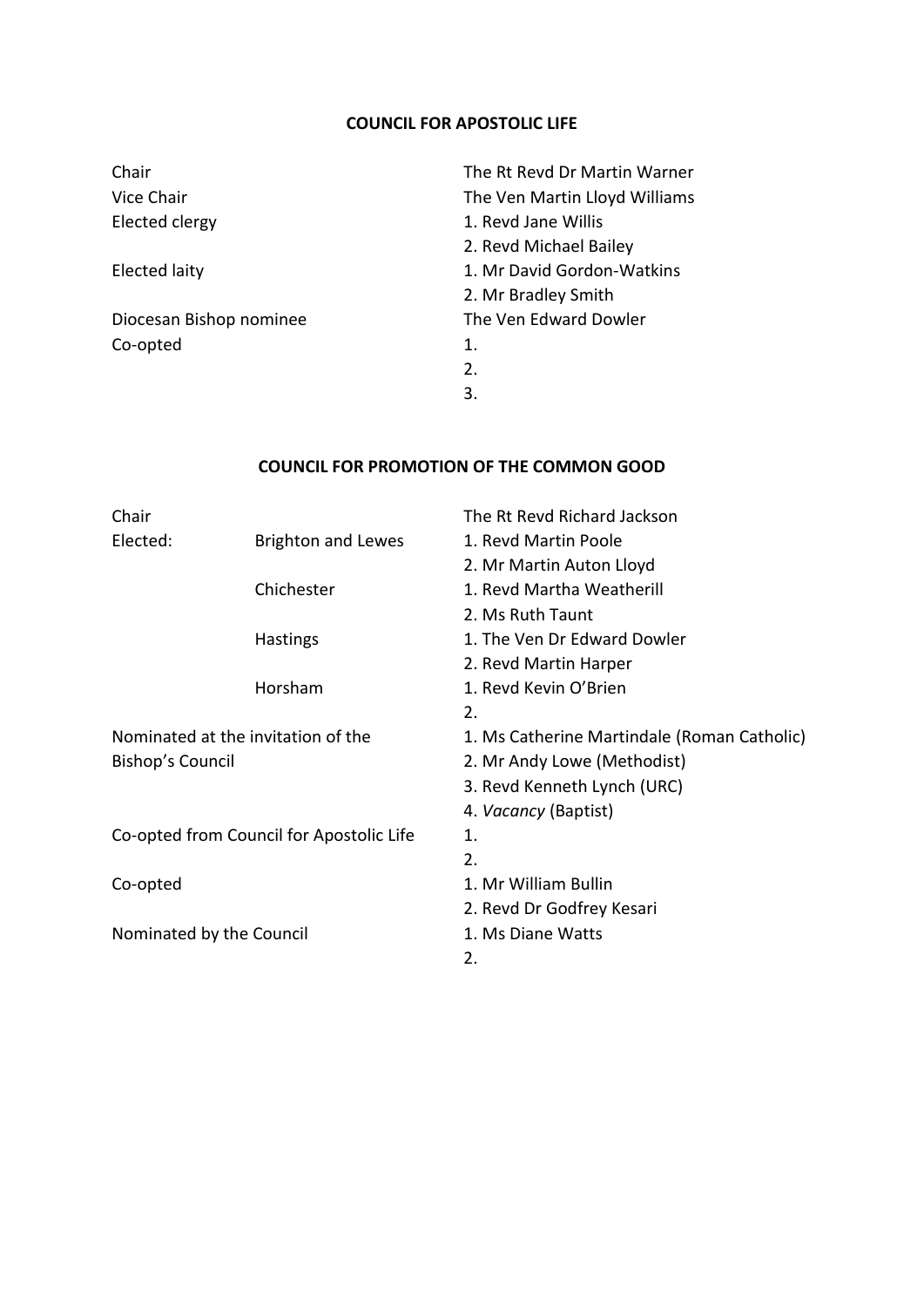### **DIOCESAN OVERSEAS COUNCIL**

| Chair                             |                           | The Rt Revd Richard Jackson |
|-----------------------------------|---------------------------|-----------------------------|
| Diocesan Companion Links Officer  |                           | Revd Christine Keyte        |
| Elected clergy:                   | <b>Brighton and Lewes</b> | <b>Revd Andrew Birks</b>    |
|                                   | Chichester                | <b>Revd Lionel Whatley</b>  |
|                                   | <b>Hastings</b>           | Revd James Campbell         |
|                                   | Horsham                   | Revd Isaac Pain             |
| Elected laity:                    | <b>Brighton and Lewes</b> | Mr John Head                |
|                                   | Chichester                | Ms Margaret Lumley          |
|                                   | <b>Hastings</b>           | Miss Alison Marchant        |
|                                   | Horsham                   | Ms Pat Wallace              |
| Nominated by the Bishop's Council |                           | 1. Revd Christine Keyte     |
|                                   |                           | 2. Ms Christine Emson       |
| Co-opted                          |                           | 1. Revd Keith Anderson      |
|                                   |                           | 2. Mr Geoff Morris          |
|                                   |                           | 3.                          |

#### 4.

#### **DIOCESAN EUROPEAN ECUMENICAL COMMITTEE**

| Chair<br>Secretary        |                                       | The Rt Revd Mark Sowerby<br>Mr Hedley Christ |
|---------------------------|---------------------------------------|----------------------------------------------|
|                           | Appointed by the Chair in conjunction | 1. Revd Helena Buque                         |
| with the Diocesan Bishop  |                                       | 2. Mrs Sherian Morgan                        |
|                           |                                       | 3. Revd James Grant                          |
|                           |                                       | 4. Revd Canon Tim Schofield                  |
|                           |                                       |                                              |
|                           |                                       | 5. Mr Nigel Clark                            |
|                           |                                       | 6.                                           |
|                           |                                       | 7.                                           |
|                           |                                       | 8.                                           |
|                           |                                       | 9.                                           |
|                           |                                       | 10.                                          |
|                           |                                       | 11.                                          |
|                           |                                       | 12.                                          |
| Co-opted by the Committee |                                       | 1.                                           |
|                           |                                       | 2.                                           |
|                           |                                       | 3.                                           |
| Officers:                 |                                       |                                              |
| Chair                     | The Rt Revd Mark Sowerby              |                                              |
| Deputy Chair              |                                       |                                              |
| Treasurer                 | Mr Nigel Clark                        |                                              |

Secretary Mr Hedley Christ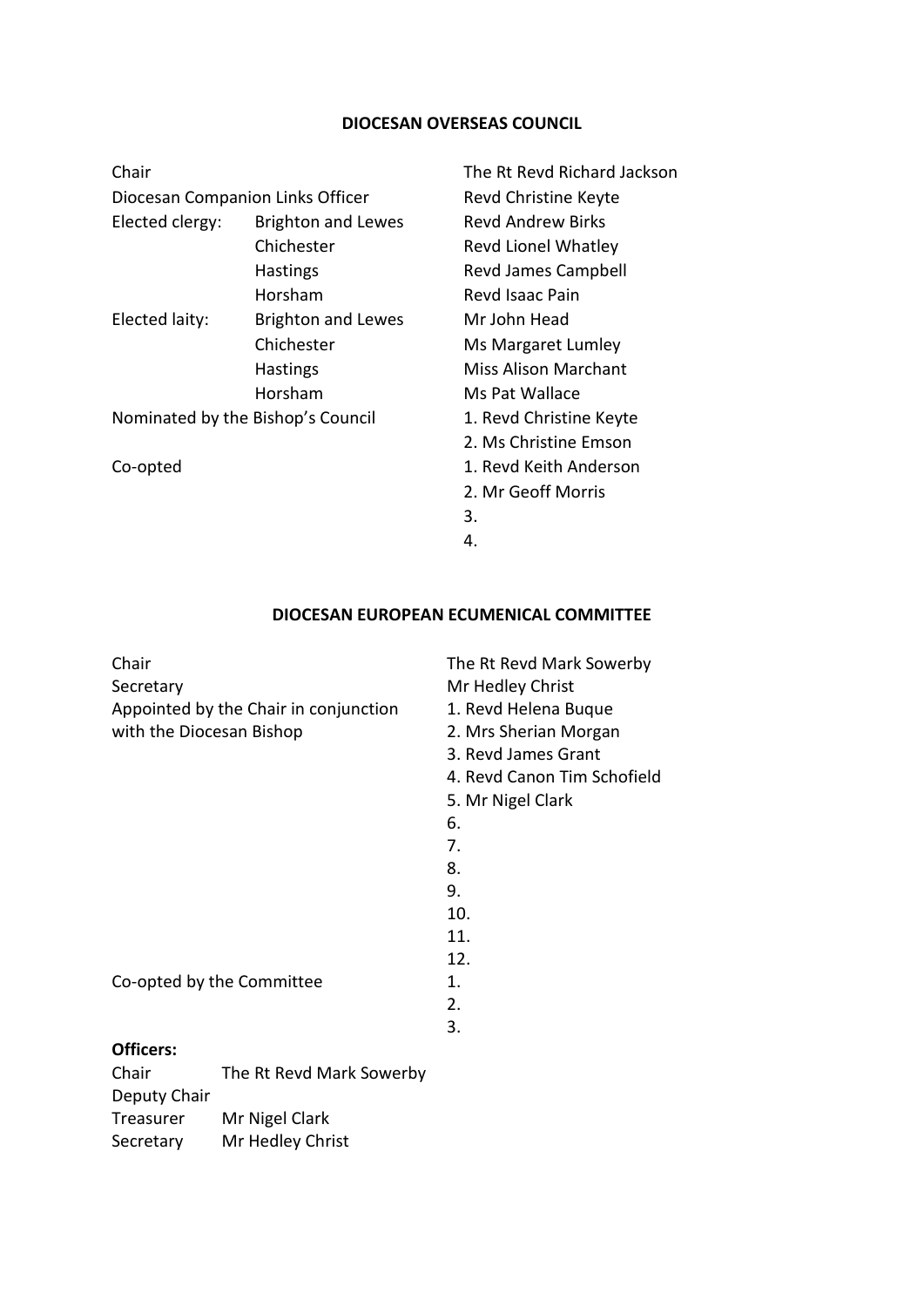#### **COUNCIL FOR LAY MINISTRY AND DISCIPLESHIP**

| Chair                              |                           | The Rt Revd Richard Jackson |
|------------------------------------|---------------------------|-----------------------------|
| Secretary                          |                           | Mr Robin Holford            |
| Warden of Lay Ministry             |                           | Mr Peter Mansell            |
| <b>Chaplains for Lay Ministry:</b> |                           |                             |
|                                    | <b>Brighton and Lewes</b> | The Revd Louis Wilson       |
|                                    | Chichester                | The Revd Richard Hayes      |
|                                    | Hastings                  | The Revd Alan Weaver        |
|                                    | Horsham                   | The Revd Trish Bancroft     |
| Serving Readers:                   | <b>Brighton and Lewes</b> | Mrs Margaret Green          |
|                                    | Chichester                | Mr Roland Ell               |
|                                    | <b>Hastings</b>           | Miss Jane Eales             |
|                                    | Horsham                   | Mr Geoff Peckham            |
| <b>Authorised Lay Ministers</b>    |                           | 1.                          |
|                                    |                           | 2.                          |
|                                    |                           | 3.                          |
|                                    |                           | 4.                          |
| Co-opted                           |                           | 1.                          |
|                                    |                           | 2.                          |
|                                    |                           | 3.                          |
|                                    |                           | 4.                          |

#### **OPERATING COMMITTEE**

| <b>Appointed Bishop</b>                 |                                    | The Rt Revd Dr Martin Warner |
|-----------------------------------------|------------------------------------|------------------------------|
| <b>Appointed Archdeacons</b>            |                                    | 1. The Ven Dr Edward Dowler  |
|                                         |                                    | 2. The Ven Fiona Windsor     |
|                                         | The Chair of the Finance Committee | Mr Philip Bowden             |
| The Vice-Chair of the Finance Committee |                                    | Mrs Lesley Lynn              |
| Appointed by the Finance Committee      |                                    | 1. Mrs Lesley Webster        |
|                                         |                                    | 2. Mr Jacob Vince            |
| Elected clergy                          |                                    | Revd Kathryn Windslow        |
| <b>Elected laity</b>                    |                                    | Mr Martin Cruttenden         |
| <b>Officers:</b>                        |                                    |                              |
| Chair                                   | Mr Philip Bowden                   |                              |

Secretary Miss Gabrielle Higgins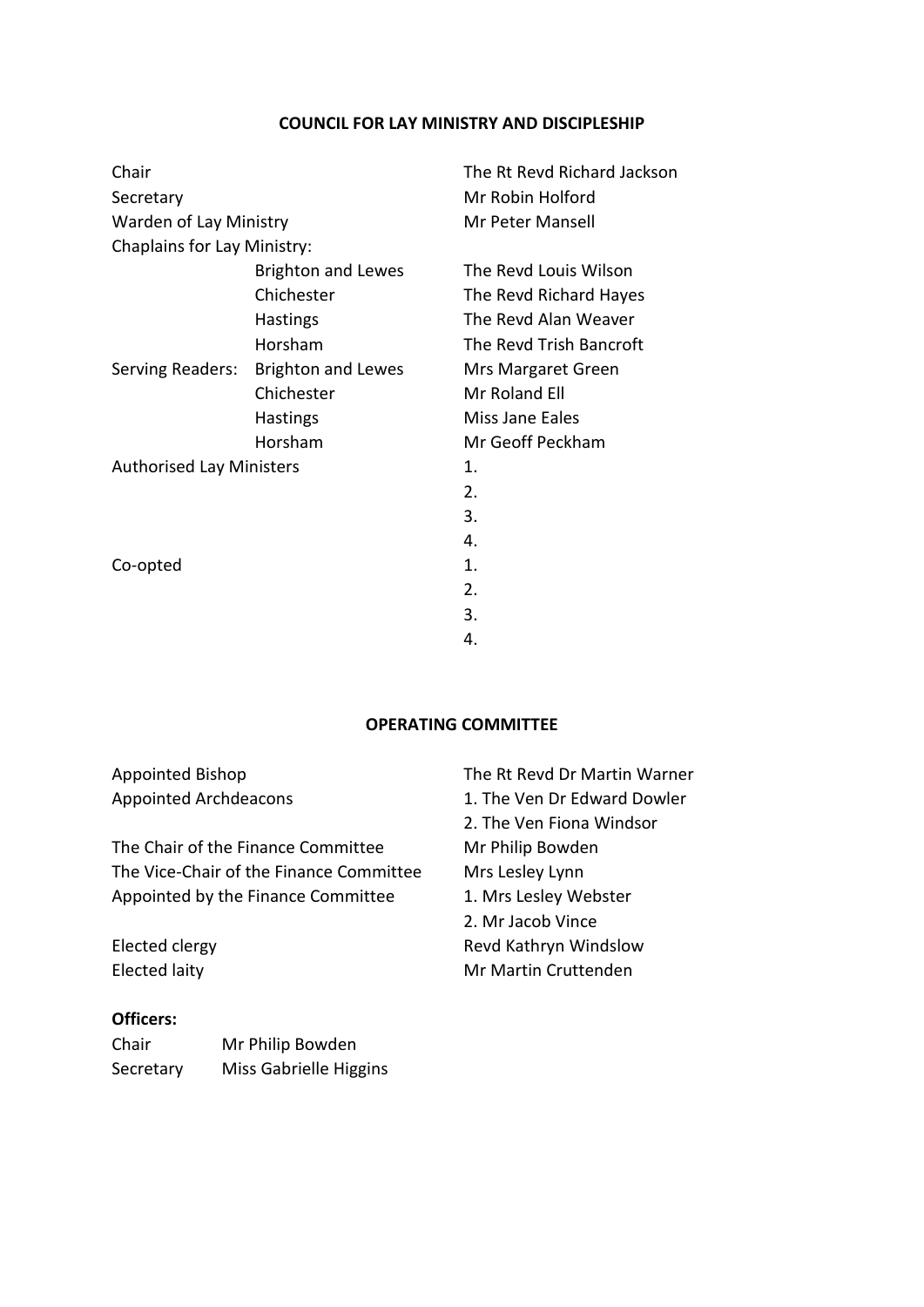#### **PARSONAGES AND HOUSES COMMITTEE EAST**

| The Archdeacons                         |                           | The Ven Martin Lloyd Williams     |
|-----------------------------------------|---------------------------|-----------------------------------|
|                                         |                           | The Ven Dr Edward Dowler          |
| The Chair of the Finance Committee      |                           | Mr Philip Bowden                  |
| The Vice-Chair of the Finance Committee |                           | Mrs Lesley Lynn                   |
| Nominated by the Bishop's Council       |                           | 1. Mrs Kate Agnew (clergy spouse) |
|                                         |                           | 2. Revd James Hollingsworth       |
| Elected clergy:                         | <b>Brighton and Lewes</b> | <b>Revd Andrew Birks</b>          |
|                                         | <b>Hastings</b>           | Revd Martin Harper                |
| <b>Elected laity</b>                    |                           | <b>Mrs Sara Stonor</b>            |
| Co-opted                                |                           | 1.                                |
|                                         |                           | 2.                                |
|                                         |                           |                                   |

#### **Officers:**

Joint Chairs The Ven Martin Lloyd Williams & The Ven Dr Edward Dowler Secretary Mr Marc Sacher

#### **PARSONAGES AND HOUSES COMMITTEE WEST**

| The Archdeacons                                                               |            | The Ven Luke Irvine-Capel         |
|-------------------------------------------------------------------------------|------------|-----------------------------------|
|                                                                               |            | The Ven Fiona Windsor             |
| The Chair of the Finance Committee<br>The Vice-Chair of the Finance Committee |            | Mr Philip Bowden                  |
|                                                                               |            | Mrs Lesley Lynn                   |
| Nominated by the Bishop's Council                                             |            | 1. Mrs Mary Nagel (clergy spouse) |
|                                                                               |            | 2.                                |
| Elected clergy:                                                               | Chichester | Revd John Eldridge                |
|                                                                               | Horsham    | <b>Revd Carl Smith</b>            |
| Elected laity                                                                 |            | Mrs Val Burgess                   |
| Co-opted                                                                      |            | 1.                                |
|                                                                               |            | 2.                                |
| Officers:                                                                     |            |                                   |
| Chair                                                                         |            | The Ven Fiona Windsor             |

Secretary **Matilda Taylor** Matilda Taylor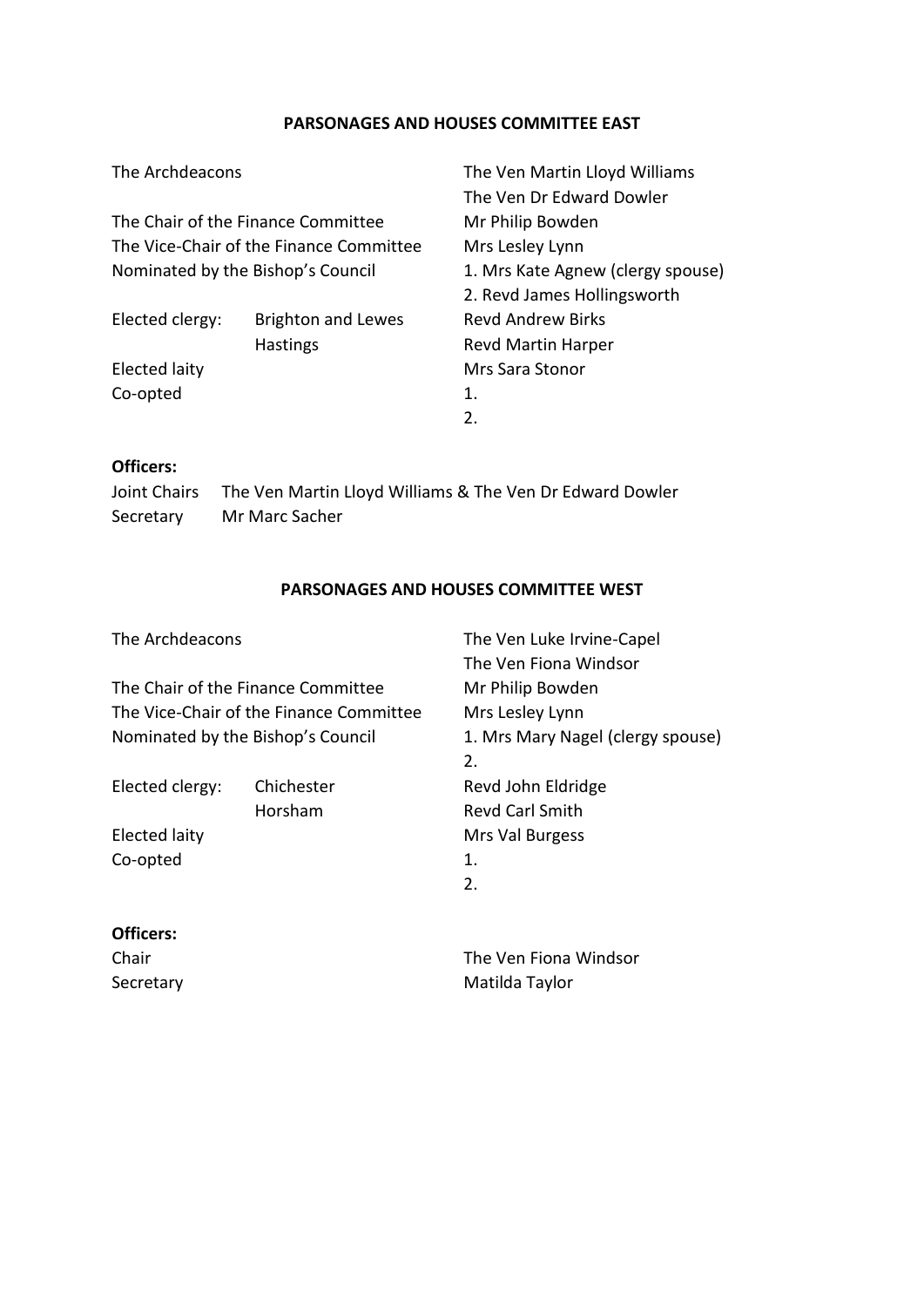#### **ASSETS COMMITTEE**

| Archdeacons appointed by the Bishop     | 1. The Ven Martin Lloyd Williams |
|-----------------------------------------|----------------------------------|
|                                         | 2. The Ven Luke Irvine-Capel     |
| The Chair of the Finance Committee      | Mr Philip Bowden                 |
| The Vice-Chair of the Finance Committee | Mrs Lesley Lynn                  |
| Appointed by the Finance Committee      | 1. Mr John Barkshire             |
|                                         | 2. Mr Christo Corfield           |
| Elected clergy                          | Vacancy                          |
| Elected laity                           | Mr John Booth                    |
| Co-opted                                | 1.                               |
|                                         | 2.                               |
|                                         |                                  |
|                                         |                                  |

#### **Officers:**

| Chair     | Mr Philip Bowden       |
|-----------|------------------------|
| Secretary | Miss Gabrielle Higgins |

#### **AUDIT COMMITTEE**

| Appointed Finance Committee members                       | 1. Mr Martin Cruttenden  |
|-----------------------------------------------------------|--------------------------|
|                                                           | 2. Mrs Janine Hobbs      |
| Appointed non-Finance Committee members 1. Mr Don Bawtree |                          |
|                                                           | 2. Ms Helen Thompson     |
| Appointed by the Bishop                                   | The Revd Andrew Woodward |
| Co-opted                                                  |                          |

#### **Officers:**

| Chair     | The Revd Andrew Woodward |
|-----------|--------------------------|
| Secretary | Miss Gabrielle Higgins   |

#### **REMUNERATION SUB-COMMITTEE**

The Chair of the Finance Committee Mr Philip Bowden The Vice-Chair of the Finance Committee Mrs Lesley Lynn The Chair of the House of Clergy Revd Canon Mark Gilbert The Chair of the House of Laity Mr John Booth Suffragan Bishop or Archdeacon nominated The Rt Revd Mark Sowerby by the Bishop

#### **Officers:**

Chair Mr Philip Bowden Secretary Miss Gabrielle Higgins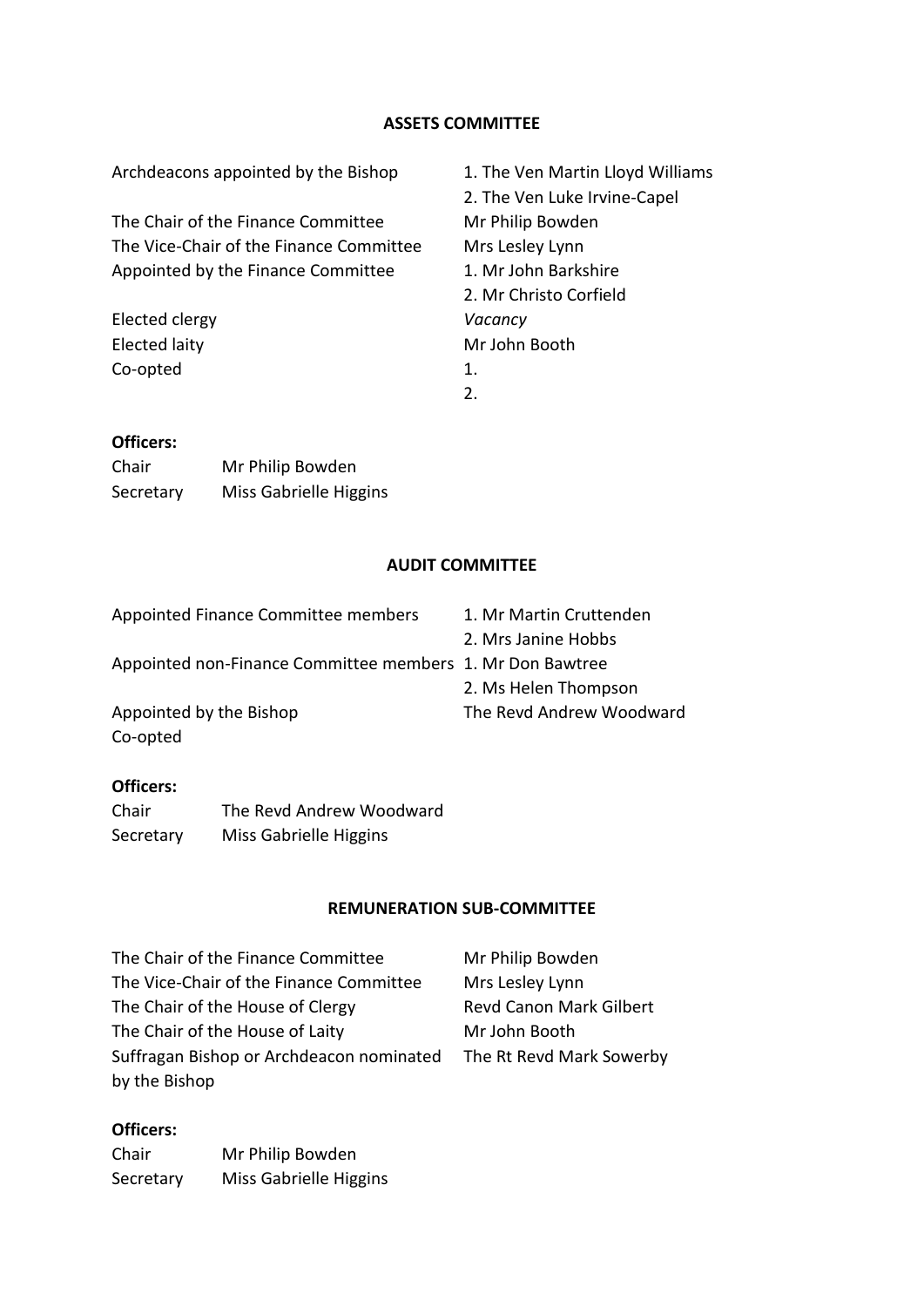#### **EDUCATION FINANCE COMMITTEE**

The Chair of the Finance Committee Mr Philip Bowden The Vice-Chair of the Finance Committee Mrs Lesley Lynn Appointed by the Finance Committee 1. The Ven Luke Irvine-Capel

Appointed by and from the DBE Mr Andrew Crighton

#### **Officers:**

Chair Mr Philip Bowden

#### **CREDIT FOR MISSION**

| The Chair of the Finance Committee        | Mr Philip Bowden              |
|-------------------------------------------|-------------------------------|
| The Vice-Chair of the Finance Committee   | Mrs Lesley Lynn               |
| The Archdeacons                           | The Ven Martin Lloyd Williams |
|                                           | The Ven Luke Irvine-Capel     |
|                                           | The Ven Dr Edward Dowler      |
|                                           | The Ven Fiona Windsor         |
| Clergy appointed by the Finance Committee | <b>Revd David Charles</b>     |
| Lay member of the Finance Committee       | Mr Bradley Smith              |
| Lay member of the DBF                     | Mr Martin Smith               |
|                                           |                               |

#### **Officers:**

Chair Mrs Lesley Lynn

#### **MISSION FUND COMMITTEE**

The Parish Development Officer Revd Rob Dillingham Member of the Finance Committee Revd James Hollingsworth Members of the Council for Apostolic Life 1. Revd Jane Willis nominated by the Bishop 2. Nominated by the DDE Mrs Elizabeth Henderson Nominated by the Chair of FSW Mr Martin Auton-Lloyd Co-opted 1. Mrs Margaret Heald

Chair The Ven Fiona Windsor

- 
- 2. Revd Angela Martin

2. Revd Nicol Kinrade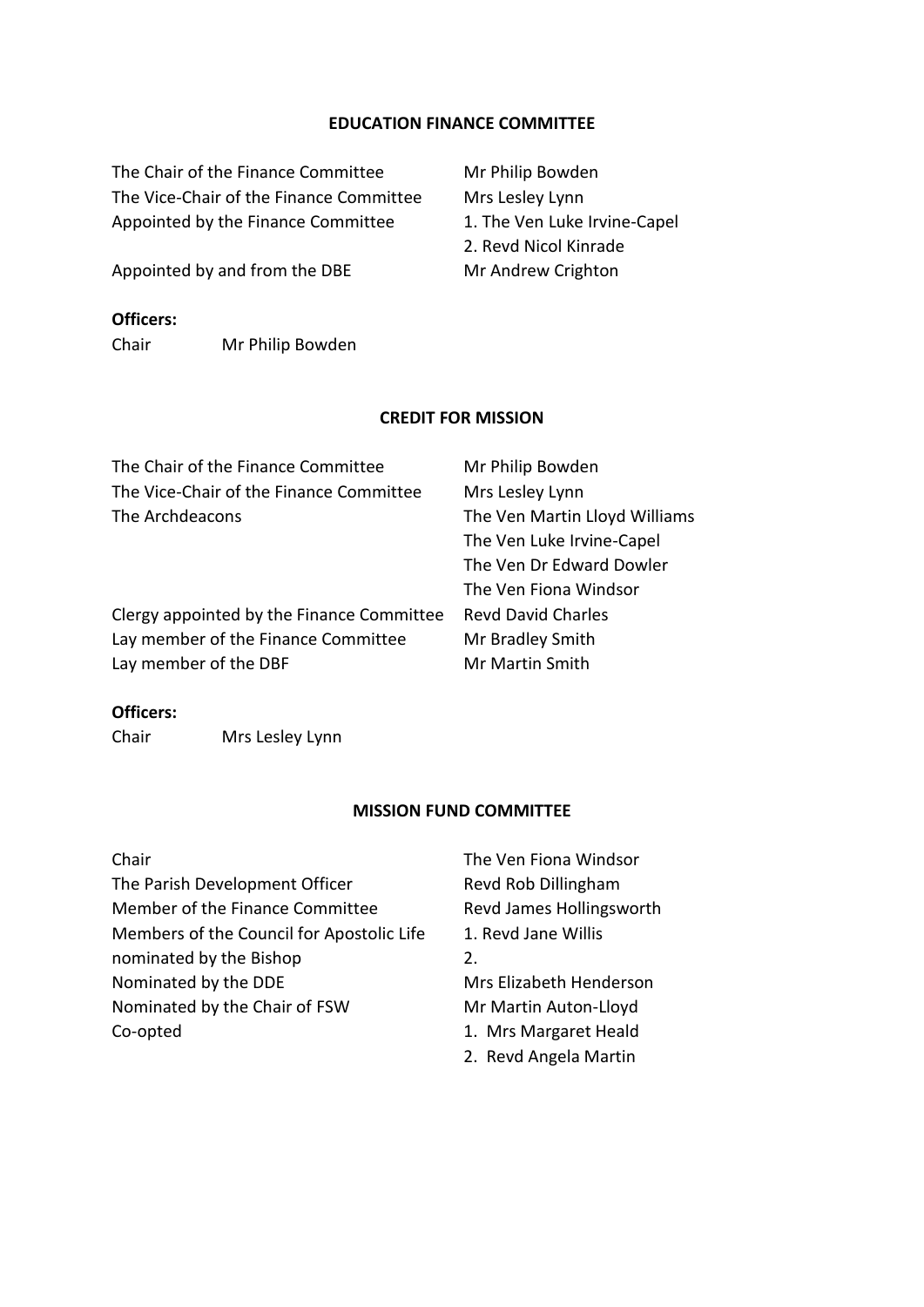#### **MISSION AND PASTORAL SUB-COMMITTEE EAST**

| Suffragan Bishop              |                            | The Rt Revd Richard Jackson       |
|-------------------------------|----------------------------|-----------------------------------|
| The Archdeacons               |                            | The Ven Martin Lloyd Williams     |
|                               |                            | The Ven Dr Edward Dowler          |
| Elected clergy:               | <b>Brighton and Lewes</b>  | Revd James Hollingsworth          |
|                               | Hastings                   | <b>Revd Christian Mitchell</b>    |
| Elected laity:                | <b>Brighton and Lewes</b>  | 1. Mr Martin Cruttenden           |
|                               |                            | 2. Mr John Head                   |
|                               | Hastings                   | 1. Ms Jane Eales                  |
|                               |                            | 2. Mrs Pauline Fella              |
| Appointed by Suffragan Bishop |                            | 1. The Revd David Hill            |
|                               |                            | 2.                                |
| <b>Rural Deans:</b>           | <b>Brighton and Lewes</b>  | The Revd Andrew Woodward          |
|                               |                            | The Revd Dan Henderson            |
|                               |                            | The Revd Judith Egar              |
|                               | Hastings:                  | The Revd Jonathan Frais           |
|                               |                            | The Revd Marc Lloyd               |
|                               |                            | The Revd David Gillard            |
|                               |                            | The Revd Rachel Creighton         |
|                               |                            | The Revd Sharon Francis           |
|                               |                            | The Revd Canon Christopher Irvine |
|                               |                            | The Revd Patrick MacBain          |
| Deanery Lay Chairs:           | <b>Brighton and Lewes:</b> | Mr Martin Auton-Lloyd             |
|                               |                            | Mr William Holden                 |
|                               |                            | Dr Ian Rothery                    |
|                               | Hastings:                  | Mrs Helen Bridger                 |
|                               |                            | Mrs Sara Stonor                   |
|                               |                            | Mr John Bourdon                   |
|                               |                            | Mr John Townsend                  |
|                               |                            | Mrs Julie Bradshaw                |
|                               |                            | Mrs Angela Hawksley               |
|                               |                            | Mr Brian Porter                   |
| Officers:                     |                            |                                   |

Chair The Rt Revd Richard Jackson Secretary Dr Emma Arbuthnot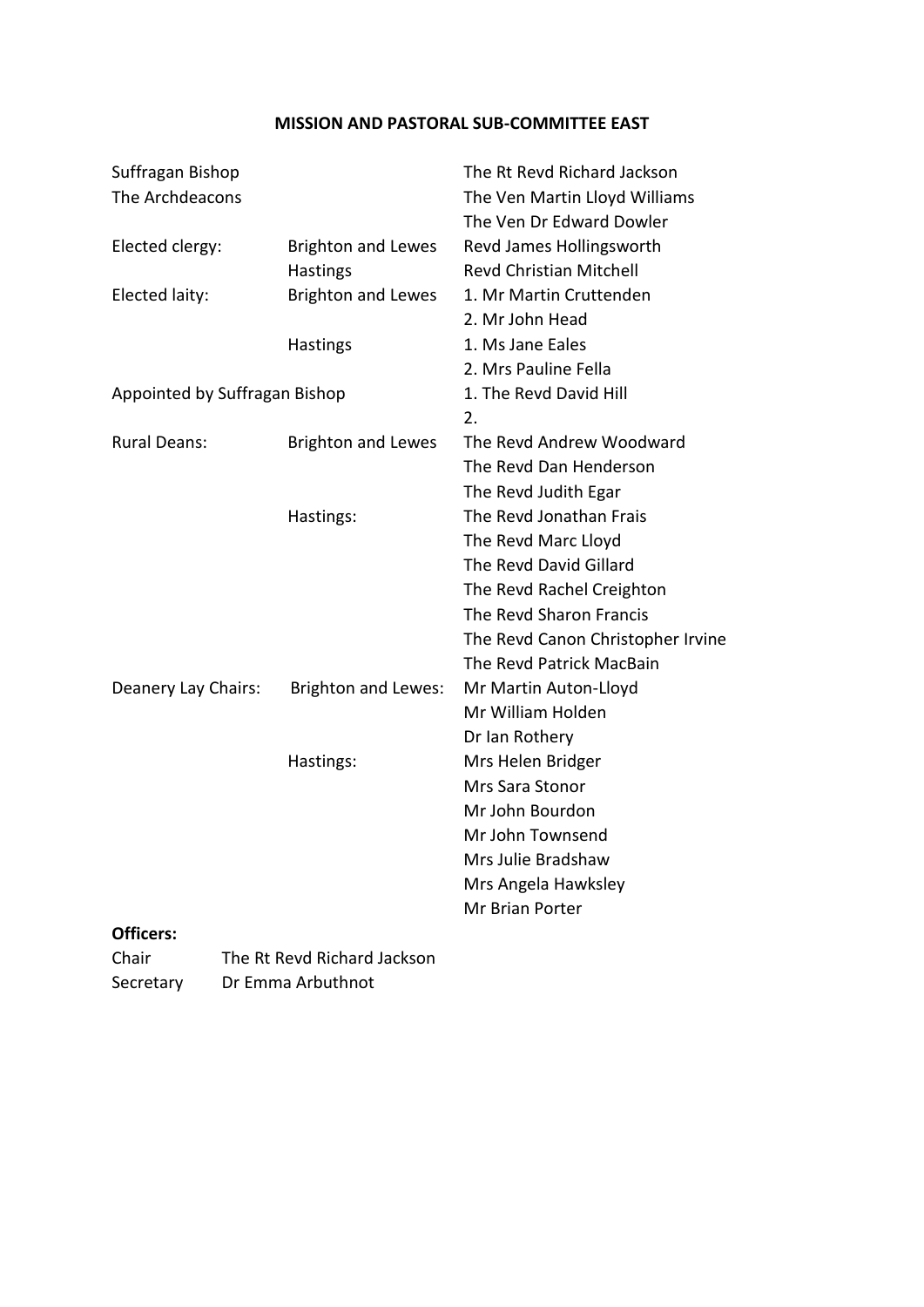#### **MISSION AND PASTORAL SUB-COMMITTEE WEST**

| Suffragan Bishop              |             | The Rt Revd Mark Sowerby      |
|-------------------------------|-------------|-------------------------------|
| Archdeacons                   |             | The Ven Luke Irvine-Capel     |
|                               |             | The Ven Fiona Windsor         |
| Elected clergy:               | Chichester  | Revd Jo King                  |
|                               | Horsham     | <b>Revd Richard Coldicott</b> |
| Elected laity:                | Chichester  | 1. Mrs Rosamund Rowley        |
|                               |             | 2. Mrs Jane Wilkinson         |
|                               | Horsham     | 1. Mr Rodney Pratt            |
|                               |             | 2. Mrs Val Burgess            |
| Appointed by Suffragan Bishop |             | 1.                            |
|                               |             | 2.                            |
| <b>Rural Deans:</b>           | Chichester: | The Revd Canon Mark Standen   |
|                               |             | The Revd James Russell        |
|                               |             | The Revd Canon Martin Lane    |
|                               |             | The Revd Helena Buque         |
|                               | Horsham:    | The Revd Michael Maine        |
|                               |             | The Revd Angela Martin        |
|                               |             | The Revd David Beal           |
|                               |             | The Revd Paul Doick           |
|                               |             | The Revd Derek Welsman        |
|                               |             | The Revd Canon Mark Gilbert   |
|                               |             | The Revd Kathryn Windslow     |
| Deanery Lay Chairs:           | Chichester: | Mrs Elizabeth Henderson       |
|                               |             | Mrs Jane Wilkinson            |
|                               |             | Mrs Janine Hobbs              |
|                               | Horsham:    | Mrs Rachel Field              |
|                               |             | Mr Chris Bell                 |
|                               |             | Mrs Eve Kenny                 |
|                               |             | Mrs Lesley Webster            |
|                               |             | Mrs Scilla Le Pla             |
|                               |             | Mr Michael Pavia              |
|                               |             | Mr Guy Leonard                |
| Officers:                     |             |                               |

Chair The Rt Revd Mark Sowerby Secretary Dr Emma Arbuthnot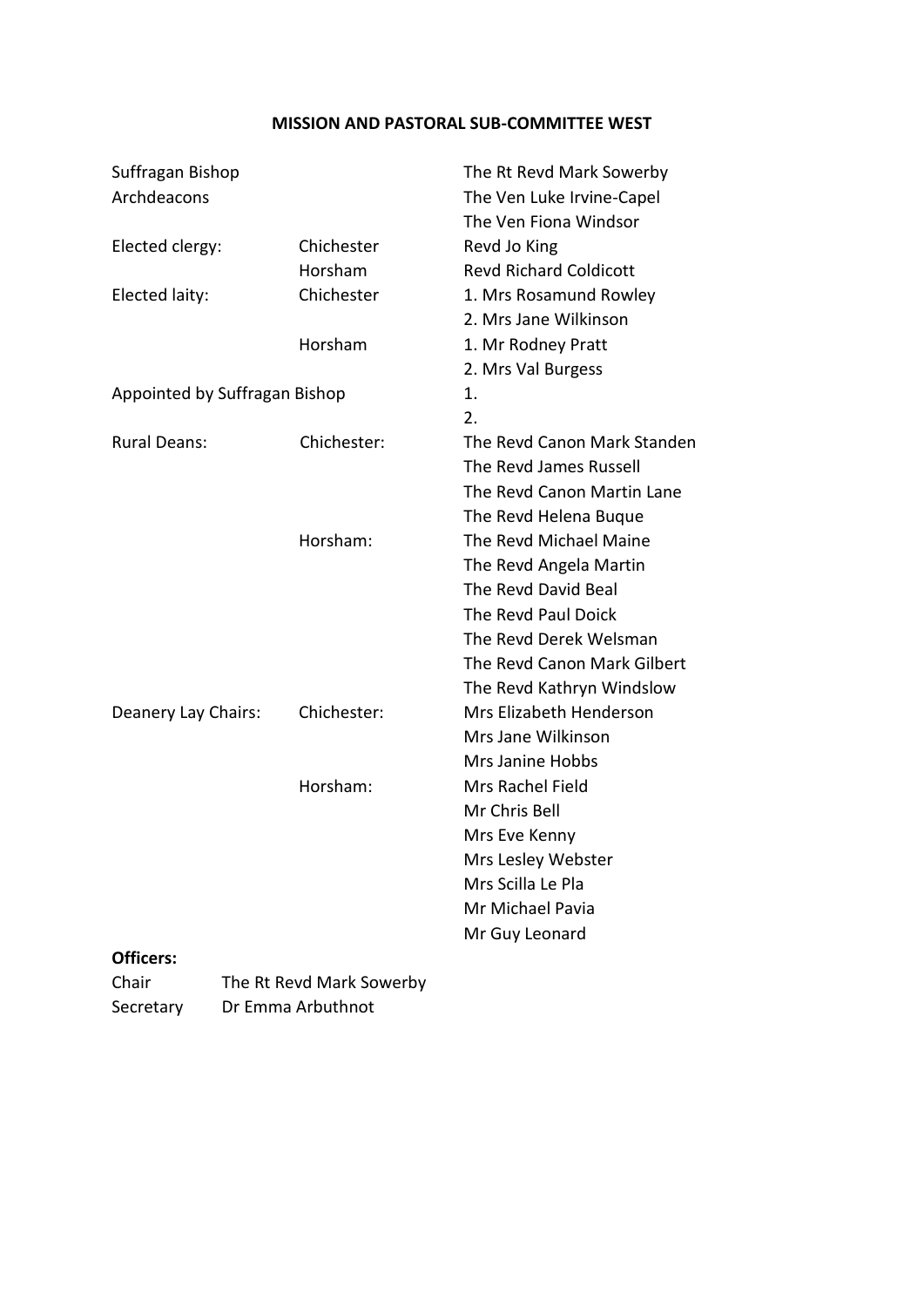#### **DIOCESAN BOARD OF EDUCATION**

Nominated by the Bishop (suffragan or 1. The Rt Revd Mark Sowerby assistant bishop or archdeacon) 2. The Ven Martin Lloyd Williams Nominated by the Bishop 1. Mr Philip Bowden

#### The Bishop The Rt Revd Dr Martin Warner

- 
- 
- 
- 2.
- Elected **1. Revd Canon Mark Gilbert** 
	- 2. The Ven Luke Irvine-Capel
	- 3. Revd David King
	- 4. Revd Kevan Robinson
	- 5. Mrs Judy Howard
	- 6. Mr Bernard Adkins
	- 7. Mrs Brenda Large
	- 8. Mr Andrew Crighton
	- 9. Mrs Elizabeth Henderson
	- 10. Dr Ian Rothery
	- 11. Mrs Jane Wilkinson
	- 12. Revd Trevor Buxton
	- 13. Revd Paul Seaman
	- 14. Mr Nigel Hoggarth
- Co-opted 1. Mrs Hilary Ferries
	- 2. Ms Claire Roberts
	- 3. Mr Graham Olway
	- 4. Mr Alex Wingham
	- 5. Mr Chris Keating
	- 6. Mrs Catherine Ward
	- 7.
	- 8.

#### **Officers:**

Chair The Rt Revd Mark Sowerby Secretary Mr Trevor Cristin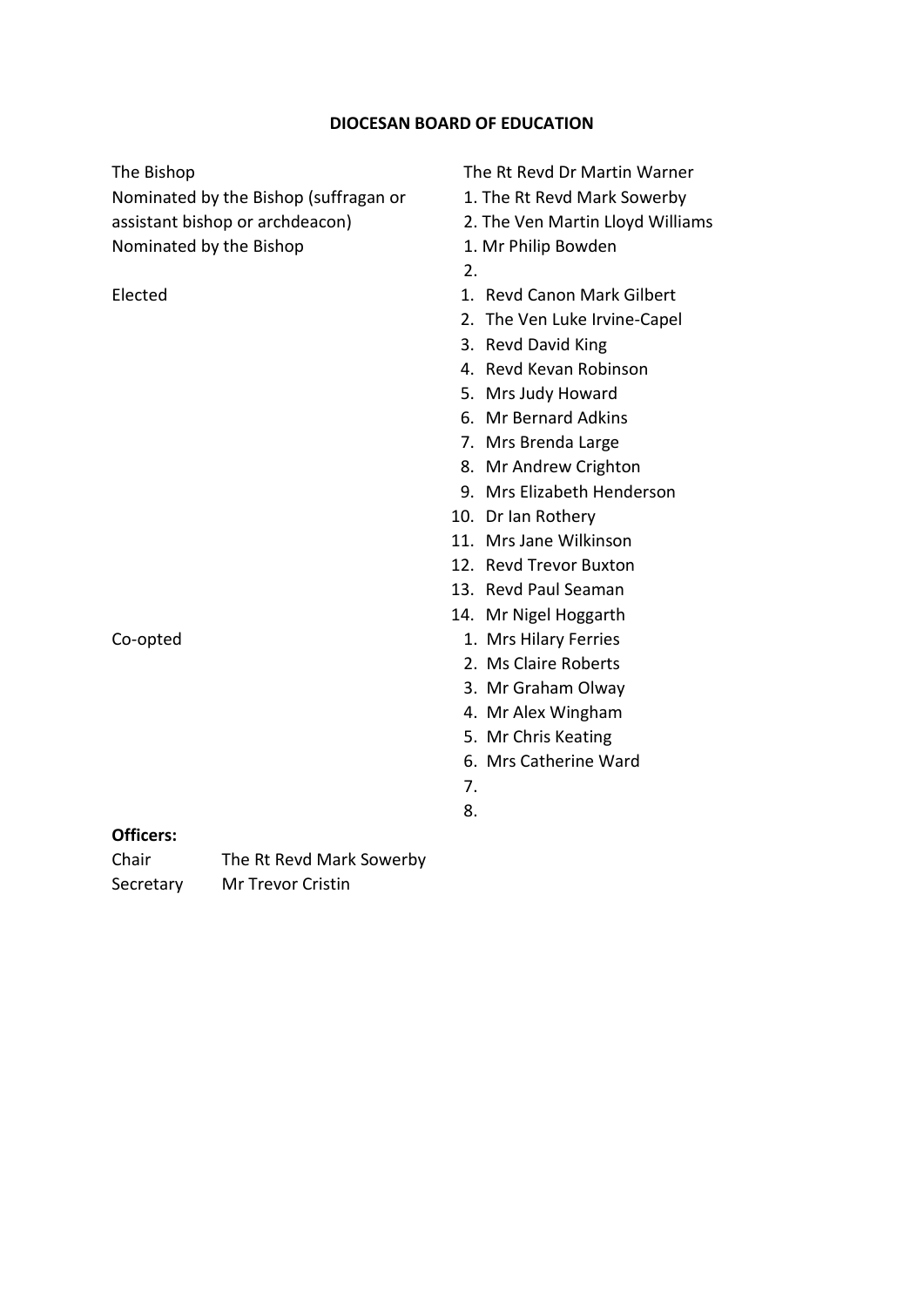### **DIOCESAN ADVISORY COMMITTEE FOR THE CARE OF CHURCHES (second triennium)**

| Chair                                   | The Revd Canon Martin Lane      |
|-----------------------------------------|---------------------------------|
| The Archdeacons                         | The Ven Martin Lloyd Williams   |
|                                         | The Ven Luke Irvine-Capel       |
|                                         | The Ven Dr Edward Dowler        |
|                                         | The Ven Fiona Windsor           |
| Appointed by the Bishop's Council from  | 1. The Revd Mark Heather        |
| elected members of the Diocesan Synod   | 2. Mr Eric Bounton              |
| Appointed by the Bishop's Council after | 1. Ms Catherine Cullis          |
| consultation with relevant bodies       | 2. Ms Zoe McMillan              |
|                                         | 3. Ms Alma Howell               |
| Appointed by the Bishop's Council       | 1. Mr Peter Pritchett           |
|                                         | 2. Mr Richard Andrews           |
|                                         | 3. Mr Simon Dyson               |
|                                         | 4. Ms Elaine Wren               |
|                                         | 5. Mr Andy Burrell              |
|                                         | 6. Mrs Vivienne Coad            |
|                                         | 7. Ms Polly Meynell             |
|                                         | 8. The Revd Vanessa Baron       |
|                                         | 9.                              |
|                                         | 10.                             |
| Co-opted                                | 1. The Revd Christopher Hopkins |
|                                         | 2. Mr Jonathan Cerowski         |
|                                         | 3.                              |
|                                         | 4.                              |
| Officers:                               |                                 |

Chair **The Revd Canon Martin Lane** Secretary Dr Emma Arbuthnot

#### **DIOCESAN BOARD OF PATRONAGE (first triennium)**

| The Bishop or suffragan bishop | The Rt Revd Dr Martin Warner |
|--------------------------------|------------------------------|
| Elected clergy                 | 1. Revd Jonathan Frais       |
|                                |                              |
|                                | 2. Revd John Eldridge        |
|                                | 3.                           |
| Elected laity                  | 1. Mrs Sara Stonor           |
|                                | 2. Mr William Holden         |
|                                | 3. Mrs Mary Nagel            |
|                                | 4. Mr Jonathan Langstaff     |
|                                | 5. Mr Nigel Sarjudeen        |
| Officers:                      |                              |
| Chair                          |                              |

Secretary Miss Gabrielle Higgins